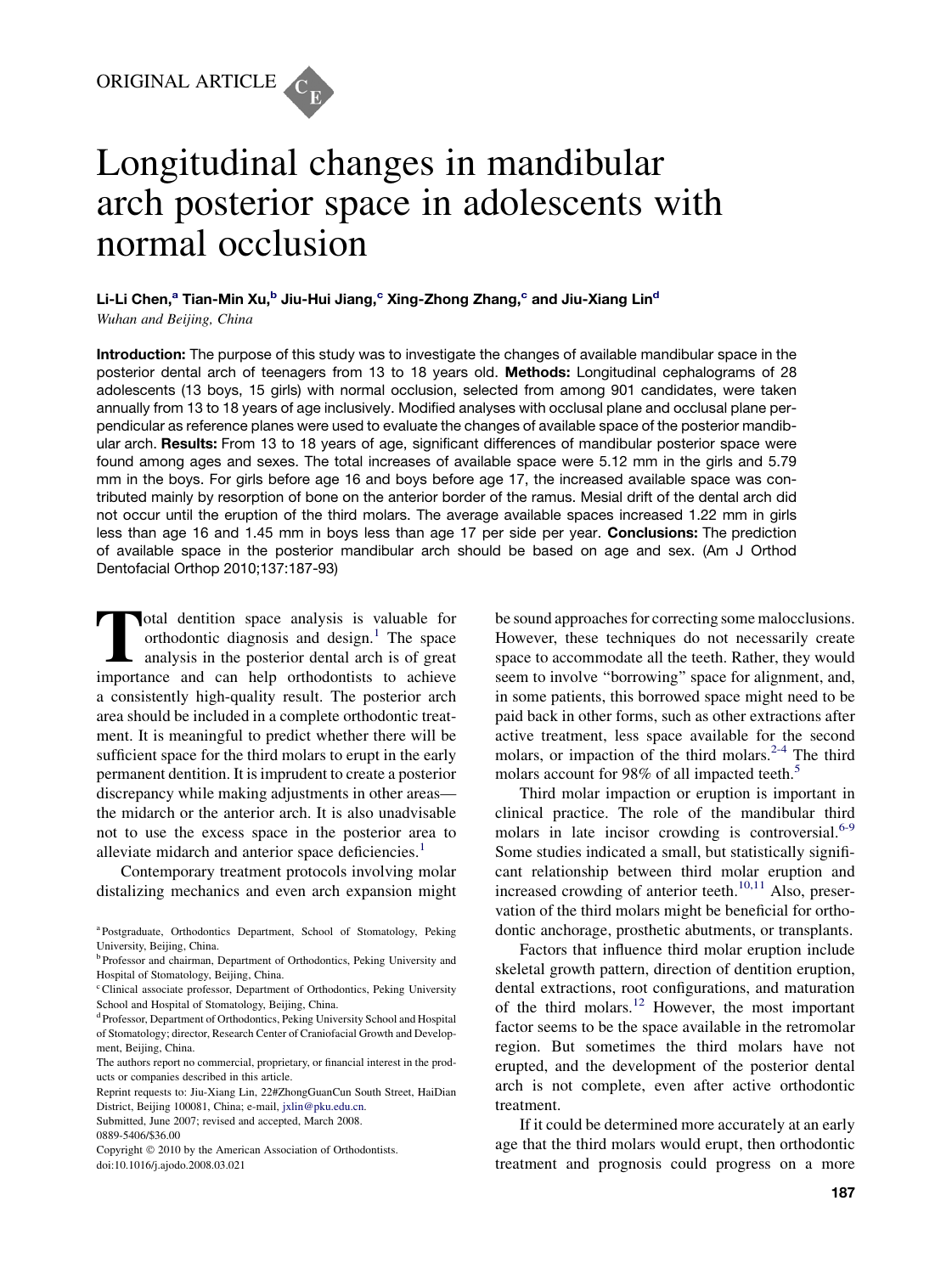

Fig 1. Measuring points and reference lines used in the cephalometric analysis: *S,* the center of sella turcica; *UI,* the incisal tip of the most prominent maxillary central incisor; *MD,* the distobuccal cusp of the maxillary permanent first molar; *Po,* the most anterior point on the bony chin; *LMD,* the distal contact point of the mandibular permanent first molar; *OL*, occlusal line, a line through UI and MD; *OLp,* occlusal line perpendicular, a line perpendicular to OL through S; *C,* the intersection of the occlusal plane with the anterior border of the ramus; *D,* the intersection of the occlusal plane with the posterior border of the ramus.

positive basis, and the orthodontist would not need to be concerned with checkups of the patient until ages 20 to 22 years.

The aim of this study was to investigate the changes of posterior available space (distance between the distal contact point of the mandibular permanent first molar and the intersection of the occlusal plane with the anterior border of the ramus) in the mandible of adolescents from 13 to 18 years of age. This would provide important information for orthodontic clinicians.

## MATERIAL AND METHODS

We selected 75 subjects from 901 high school students. The selection criteria were (1) complete permanent dentition; (2) normal occlusion and normodivergent skeletal pattern with Class I canine and molar relationship (less than 3 mm of crowding in the anterior and midarch, less than 3 mm overjet, and overbite with less than one-third coverage of the mandibular incisor);



Fig 2. Linear measurements used in the cephalometric analysis. All variables were parallel to OL and vertical to OLp. The measurements included: *1,* C-LMD, indicating the posterior available space in the mandibular dental arch; *2,* C-Po, the change of C-Po indicating the resorption of bone from the anterior border of the ramus; *3,* C-D, indicating the width of the ramus.

(3) harmonious facial profile and competent lips at rest; and (4) no orthodontic treatment or dental extractions. These 75 adolescents agreed to participate in our research project, with cephalograms taken annually from 13 to 18 years of age inclusively. The study protocol was reviewed and approved by the institutional review board of Peking University. Because of the longitudinal nature and the aim of this investigation, subjects with less than 6 consecutive cephalometric observations were excluded. Thus, the investigation included 28 subjects (13 boys, 15 girls).

All cephalometric radiographs were taken with the same x-ray machine. Cephalometric landmarks were identified by 1 observer (L.-L.C.) under optimal conditions and then digitized with custom cephalometric analysis software.

When double projection caused 2 points or the right and left sides did not superimpose, the midpoint was used. The analysis of Bock and Pancherz $^{13}$  $^{13}$  $^{13}$  with occlusal plane and occlusal plane perpendiculars as reference grids was used. The measuring points and reference lines used are shown in Figures 1 and 2 and defined in their legends.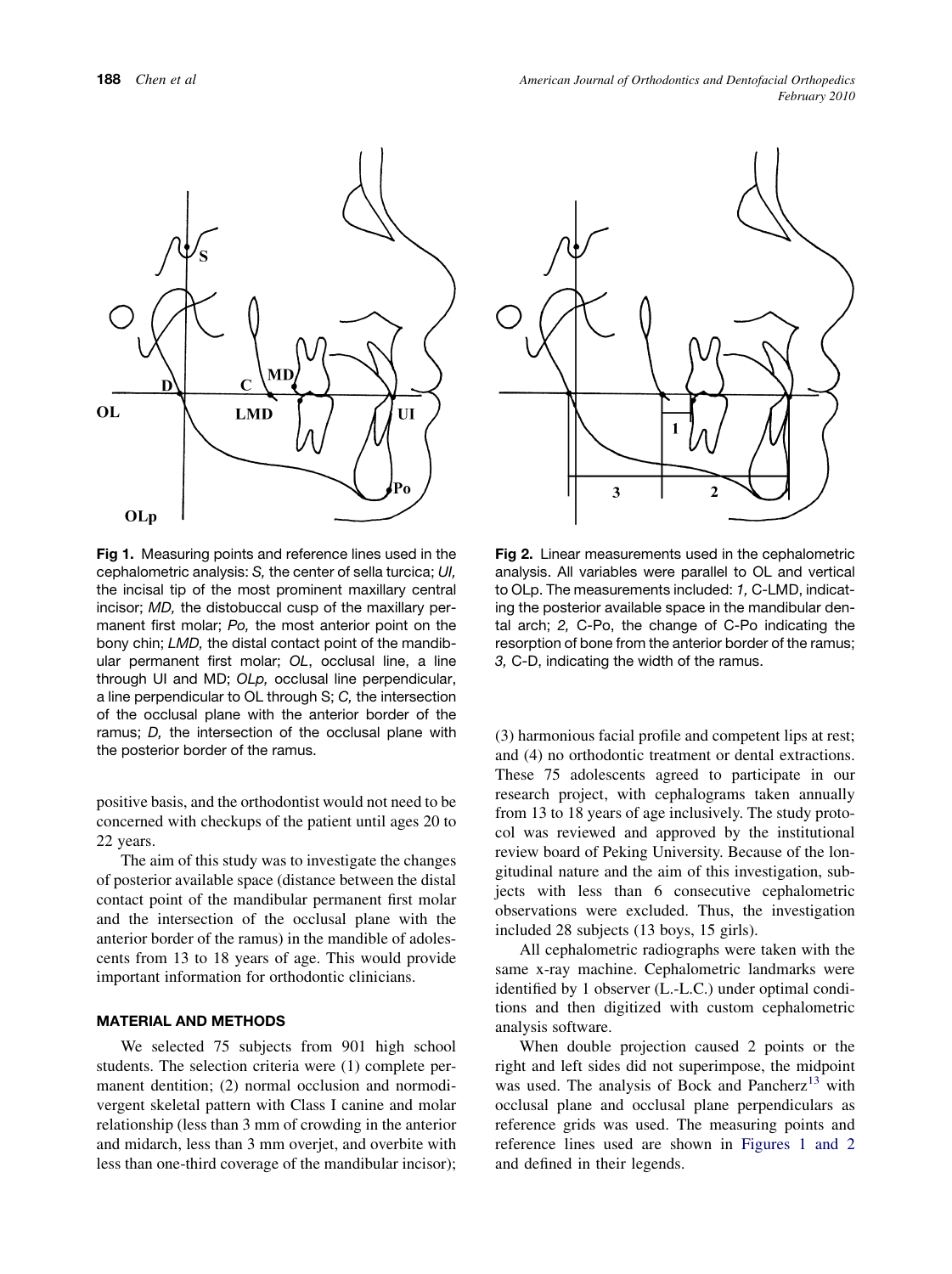| Age(y) | $C-LMD$          |                  | $C-PQ$           |                  | $C-D$            |                  |
|--------|------------------|------------------|------------------|------------------|------------------|------------------|
|        | <b>Boys</b>      | Girls            | <b>Boys</b>      | Girls            | Boys             | Girls            |
| 13     | $13.57 \pm 0.61$ | $14.95 \pm 0.34$ | $48.29 \pm 0.56$ | $49.25 \pm 0.47$ | $34.23 \pm 0.38$ | $34.13 \pm 0.31$ |
| 14     | $15.79 \pm 0.62$ | $16.15 \pm 0.34$ | $50.44 \pm 0.50$ | $50.55 \pm 0.57$ | $34.34 \pm 0.39$ | $34.34 \pm 0.31$ |
| 15     | $16.82 \pm 0.64$ | $17.38 \pm 0.35$ | $51.49 \pm 0.52$ | $51.60 \pm 0.57$ | $34.46 \pm 0.40$ | $34.26 \pm 0.32$ |
| 16     | $18.03 \pm 0.66$ | $18.60 \pm 0.35$ | $52.80 \pm 0.63$ | $52.91 \pm 0.47$ | $34.36 \pm 0.41$ | $34.10 \pm 0.32$ |
| 17     | $19.23 \pm 0.65$ | $18.75 \pm 0.59$ | $54.07 \pm 0.63$ | $53.02 \pm 0.49$ | $34.26 \pm 0.42$ | $34.22 \pm 0.30$ |
| 18     | $19.36 \pm 0.64$ | $20.07 \pm 0.59$ | $54.06 \pm 0.60$ | $53.01 \pm 0.47$ | $34.31 \pm 0.38$ | $34.11 \pm 0.29$ |

<span id="page-2-0"></span>**Table I.** Variables from 13 to 18 years of age (mm, means  $\pm$  SD)

**Table II.** Annual growth changes from 13 to 18 years of age (mm, mean  $\pm$  SD)

| Age $(y)$ | $C-LMD$          |                                | $C-PQ$           |                            | $C-D$            |                  |
|-----------|------------------|--------------------------------|------------------|----------------------------|------------------|------------------|
|           | Boys             | Girls                          | <b>Boys</b>      | Girls                      | Boys             | Girls            |
| $13 - 14$ | $2.22 \pm 0.02*$ | $1.20 \pm 0.02$ * <sup>†</sup> | $2.15 \pm 0.03*$ | $1.30 \pm 0.02^{*}$        | $0.11 \pm 0.03$  | $0.21 \pm 0.02$  |
| $14 - 15$ | $1.03 \pm 0.05*$ | $1.23 \pm 0.03*$               | $1.05 \pm 0.03*$ | $1.05 \pm 0.03*$           | $0.12 \pm 0.05$  | $-0.08 \pm 0.02$ |
| $15-16$   | $1.21 \pm 0.02*$ | $1.22 \pm 0.03*$               | $1.31 \pm 0.02*$ | $1.31 \pm 0.02*$           | $-0.10 \pm 0.03$ | $-0.16 \pm 0.33$ |
| $16-17$   | $1.20 \pm 0.02*$ | $0.15 \pm 0.48^{\dagger}$      | $1.27 \pm 0.04*$ | $0.11 \pm 0.05^{\dagger}$  | $-0.10 \pm 0.03$ | $0.12 \pm 0.05$  |
| $17 - 18$ | $0.13 \pm 0.04$  | $1.32 + 0.04*^{\dagger}$       | $-0.01 \pm 0.09$ | $-0.01 \pm 0.02$           | $0.05 \pm 0.08$  | $-0.11 \pm 0.03$ |
| $13 - 18$ | $5.79 \pm 0.04*$ | $5.12 \pm 0.04*^{\dagger}$     | $5.77 \pm 0.09*$ | $3.76 \pm 0.09*^{\dagger}$ | $0.08 \pm 0.08$  | $-0.02 \pm 0.06$ |

Statistical method was ANOVA.

 $*P$  <0.01, significant difference between annual growth changes;  $\frac{\dagger P}{\text{0.01}}$ , significant difference between boys and girls.

#### Statistical analysis

The statistical analysis was performed with SPSS software (version 13.0, SPSS for Windows, SPSS, Chicago, Ill). The arithmetic mean and standard deviation were calculated for each variable. Analysis of variance (ANOVA) and paired t tests were performed. The level of significance was  $P > 0.05$ .

Intraobserver reliability and reproducibility of the digitizer were checked on 20 randomly selected cephalometric radiographs that were retraced and redigitized 2 weeks later. The method error, S, was calculated as follows:

$$
S_x = \sqrt{\frac{\sum D^2}{2N}}
$$

D was the difference between duplicate measurements, and N was the number of double measurements. The errors did not exceed 0.2 mm for any linear variable.

## RESULTS

There were changes of available space in the mandibular posterior dental arch (C-LMD). The total increases of available space from 13 to 18 years of age were 5.12 mm in girls and 5.79 mm in boys (Tables I and II). Significant differences were found between ages and sexes. Although the mean values of C-LMD in boys were consistently smaller than those in girls during the observation period (Table I), the annual increase of C-LMD was greater in boys than in girls (Table II), with the exception of age 17 to 18, when a sudden increase of about 1.32 mm was noticed in the girls.

The completion of resorption of bone in the anterior border of the ramus (C-Po) in the boys was about 1 year behind the girls. No significant resorption was found in girls beyond 16 years of age and boys beyond 17 years. From ages 13 to 18, the changes of C-Po were 5.77 mm in girls and 3.76 mm in boys (Table II). The average available space increased 1.22 mm in girls less than 16 years and 1.45 mm in boys less than 17 years per side per year. Little if any variation of ramus width (C-D) was found from 13 to 18 years of age.

The total increase of available space from 13 to 18 years of age was 5.79 mm in the boys. Resorption of bone in the anterior border of the ramus was 5.77 mm, which contributed 99.66% to the whole increase; the mesial movement of the first molar was 0.02 mm; this contributed 0.34% to the whole increase ([Table III](#page-3-0)).

The total increase of available space from 13 to 18 years of age was 5.12 mm in the girls. Resorption of bone in the anterior border of the ramus was 3.76 mm, which contributed 73.43% to the whole increase. The mesial movement of the first molar was 1.36 mm, which contributed 26.57% to the whole increase [\(Table III](#page-3-0)).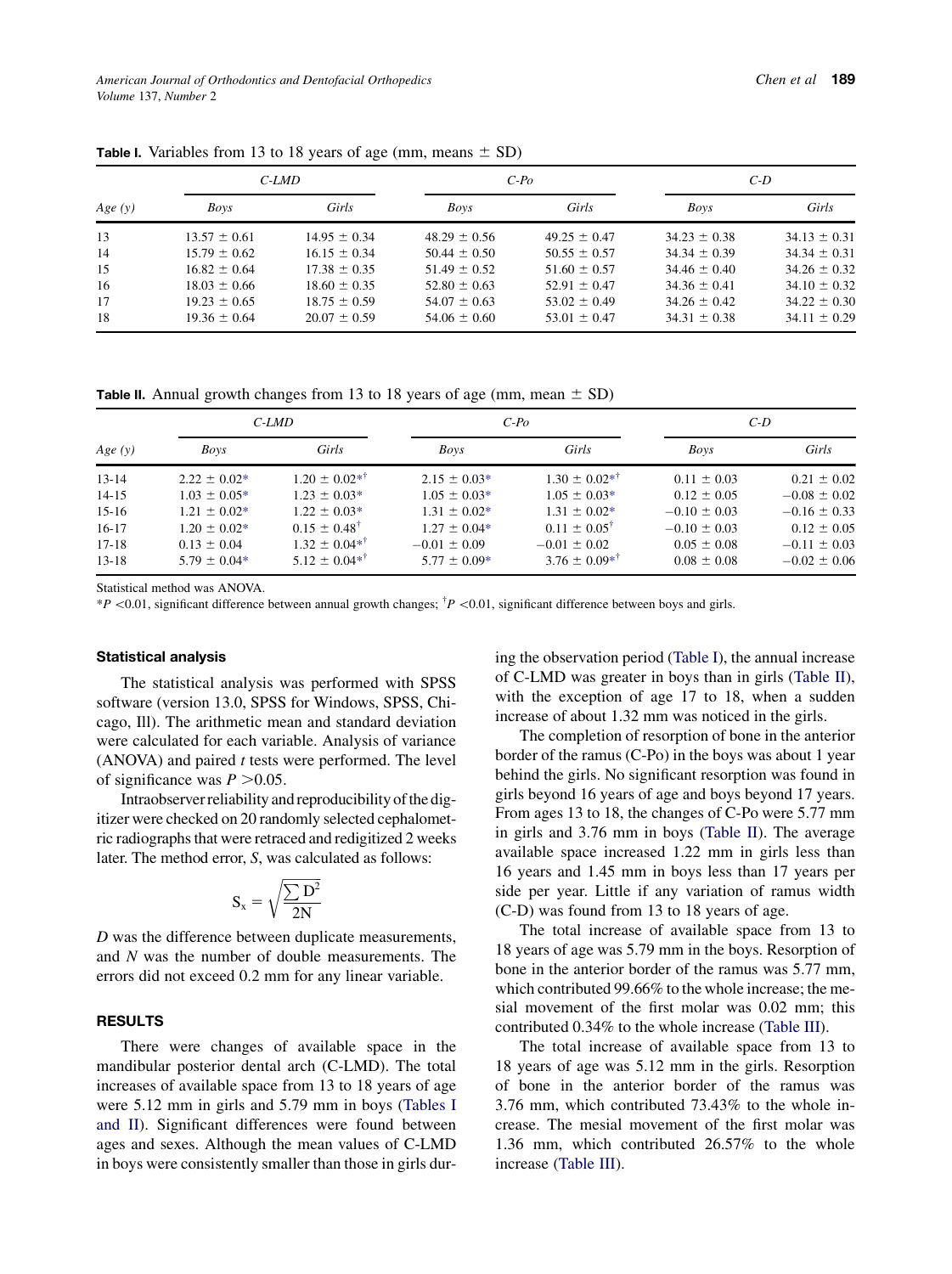|           |                 |                  | ັ                |           |                 |                  |                  |         |  |
|-----------|-----------------|------------------|------------------|-----------|-----------------|------------------|------------------|---------|--|
|           |                 | Girls            |                  |           | <b>Boys</b>     |                  |                  |         |  |
| Age (y)   | C-LMD           | $C-Po$           | Diff             | P         | C-LMD           | $C-Po$           | Diff             | P       |  |
| $13 - 14$ | $1.20 \pm 0.03$ | $1.30 \pm 0.09$  | $-0.10 \pm 0.07$ | 4.0061    | $2.22 \pm 0.02$ | $2.15 \pm 0.03$  | $0.07 \pm 0.03$  | 7.5943  |  |
| $14 - 15$ | $1.23 \pm 0.04$ | $1.05 \pm 0.06$  | $0.18 \pm 0.06$  | 1.0046    | $1.03 \pm 0.05$ | $1.05 \pm 0.03$  | $-0.02 \pm 0.04$ | 15.4359 |  |
| $15-16$   | $1.22 \pm 0.05$ | $1.31 \pm 0.05$  | $-0.09 \pm 0.05$ | 8.5833    | $1.21 \pm 0.02$ | $1.31 \pm 0.02$  | $-0.10 \pm 0.02$ | 1.6893  |  |
| $16-17$   | $0.15 \pm 0.45$ | $0.11 \pm 0.05$  | $0.04 \pm 0.05$  | 10.0859   | $1.20 \pm 0.02$ | $1.27 \pm 0.04$  | $-0.07 \pm 0.04$ | 7.6342  |  |
| $17 - 18$ | $1.32 \pm 0.04$ | $-0.01 \pm 0.05$ | $1.33 \pm 0.05$  | $0.0001*$ | $0.13 \pm 0.04$ | $-0.01 \pm 0.09$ | $0.14 \pm 0.06$  | 0.9468  |  |
| $13 - 18$ | $5.12 \pm 0.04$ | $3.76 \pm 0.09$  | $1.36 \pm 0.07$  | $0.0001*$ | $5.79 \pm 0.04$ | $5.77 \pm 0.09$  | $0.02 \pm 0.05$  | 16.1352 |  |

<span id="page-3-0"></span>**Table III.** Difference of annual growth changes of C-LMD and C-Po (mm, mean  $\pm$  SD)

Diff, Difference.

 $*P$  <0.01 (paired t test).

## **DISCUSSION**

It is wise to balance tooth mass most advantageously with present and future space available. All 32 teeth must be considered, including those in the anterior, midarch, and posterior dental arch. The space analysis in the posterior area is of great importance when the orthodontist wants a high-quality and stable result. Posterior space must be carefully measured and predicted so that we can be more accurate in decisions about whether, when, and which teeth should be extracted for proper space management.

The rotational tomogram (RT) was chosen by many authors to evaluate the available space, especially the space-width ratio.<sup>14,15</sup> Ganss et al<sup>16</sup> compared the RT and the lateral cephalometric radiograph (LCR) to find a threshold value for third molar eruption, and found a strong correlation between RTand LCR measurements.

In our opinion, because the projection angles of these techniques vary considerably, LCR might have been expected to perform better than RT with less distortion and magnification. Because of greater distortion and unequal magnification, especially in the molar and retromolar regions, it was impossible to make the linear measurements on the RT even though this is accurate for angular and ratio measurements. Meanwhile, comparability and validity of RT for longitudinal data are poor.

The most frequently mentioned shortcoming of LCR is the difficulty in landmark location, especially the overlap of radiopaque bilateral dental structures, making the cusp tips difficult to locate. In this study, all cephalometric radiographs were taken with the same cephalostat by the same technician; thus, we had radiograms of better quality and definition. Cephalometric landmarks were located by 1 observer under optimal conditions. When double projection caused 2 points or the right and left sides did not superimpose, the midpoint was used. We discarded some obscure measuring points and chose points that were clear and easy to locate to achieve a considerably more accurate result.

A number of cephalometric planes and lines of reference have been used to study growth changes of posterior available space.<sup>[16-19](#page-5-0)</sup> Sable and Woods,<sup>17</sup> Schulhof,<sup>[18](#page-5-0)</sup> and Kim et al<sup>[19](#page-5-0)</sup> evaluated available space using the LCR of the Ricketts analysis described by Schul-hof.<sup>[18](#page-5-0)</sup> Space changes distal to the mandibular first molar were measured along Ricketts' corpus axis by drawing a tangent line from the distal convexity of the tooth perpendicular to the corpus axis and measuring the distance between the Xi point and the tangent line. In our opinion, the available space along the occlusal plane is important for predicting the probability of third molar eruption. An angle between the corpus axis and the occlusal plane limits its predictive use in clinical practice.

The analysis of Bock and Pancherz $13$  with occlusal plane and occlusal plane perpendiculars as reference grids was used in this study. Some researchers thought that the occlusal plane would tilt during development. We measured this carefully and found little change of the occlusal plane from 13 to 18 years of age in adolescents with normal occlusion ( $P > 0.05$ ). Vertical growth of the ramus, eruption of the teeth, and rotation of the mandible can occur and have some influence on vertical direction. But all measurements in our study were made in the anteroposterior direction, which would have less influence. The reference system for linear measurements of sagittal changes used in this investigation was chosen mainly for 3 reasons: (1) it was close to the problem area; (2) all variables were parallel to the occlusal plane and vertical to occusal line perpendicular, making it possible to evaluate the interrelationship between skeletal and dental changes in the mandible; and (3) the available space we evaluated was along the occlusal plane, which was useful in predicting the probability of third molar eruption.

Significant differences of available space were found between the sexes. The total increases from 13 to 18 years of age were 5.12 mm in girls and 5.79 mm in boys [\(Table II\)](#page-2-0). It was obvious that the sexes should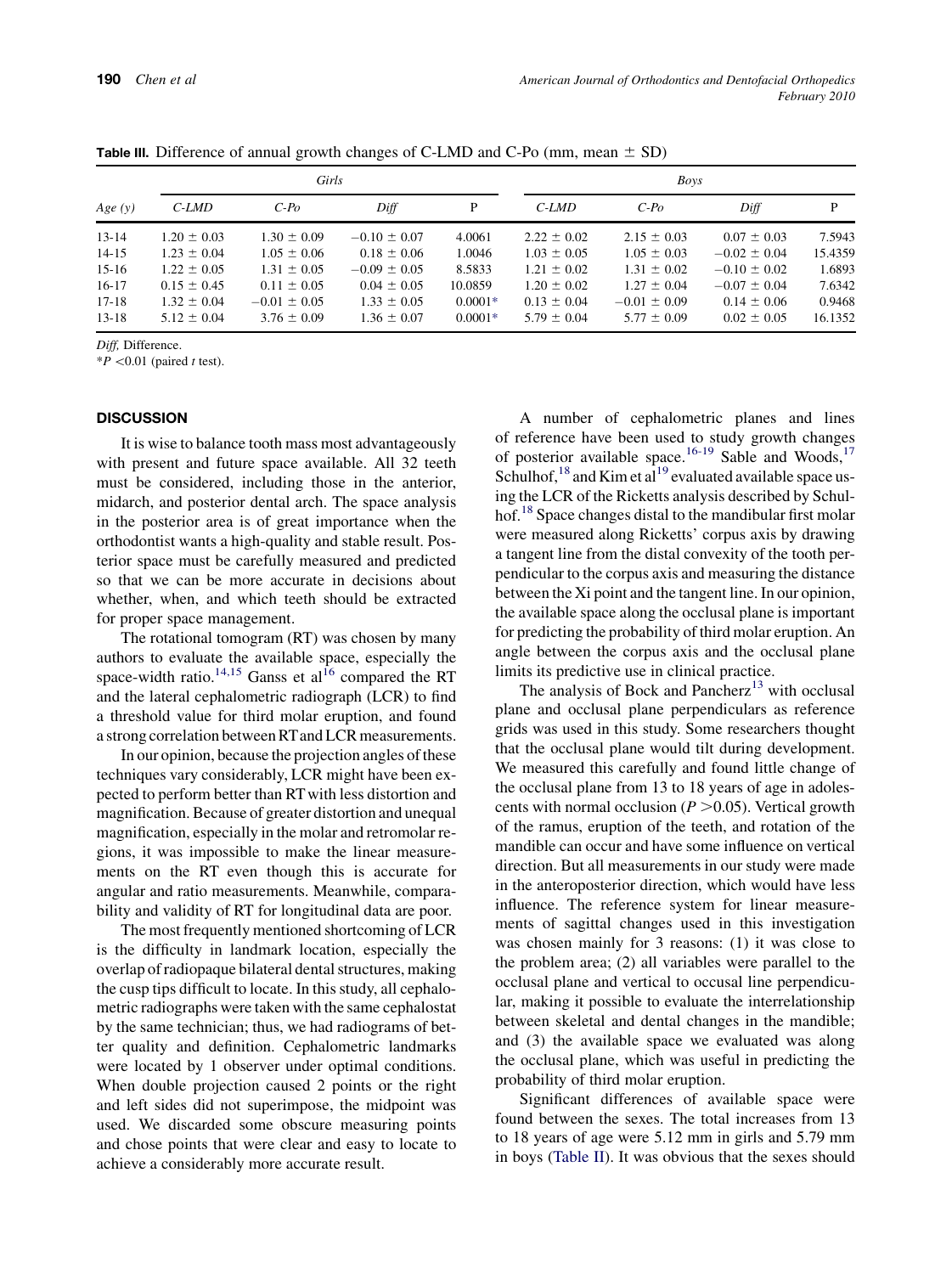

Fig 3. Curve of the increase of C-LMD from 13 to 18 years of age in boys and girls.

be separated for predicting the increase of available space from 13 to 18 years of age.

The difference between sexes was complicated. The value of C-LMD in boys was smaller than in girls until age 17, but the increase of C-LMD in boys before 17 was larger than that in girls (Fig 3). It might be expected because boys of this age normally have more remaining growth than girls of the same age. It was well accepted that, on average, girls had their pubertal spurt and reached maturity approximately 1 or 2 years before boys. There was a sudden increase of available space of about 1.32 mm at age 17 to 18 years in girls (Fig 3); this probably resulted from the eruption of the third molars.

There was little if any variation of C-D from 13 to 18 years of age. This agreed with the findings of Ledyard and Calif. $^{20}$  They pointed out that there was little variation of C-D after 8 years of age; it was maintained as growth continued. We found that the width of the ramus had been attained before the age of 13. However, little variation of C-D after the age of 13 does not mean that resorption of bone from the anterior border of the ramus stopped. Point C would move forward along with mandible movement. Very little variation of C-D meant that the value of the backward resorption of the ramus and the forward movement of the mandible were almost the same.

Richardson $^{21}$  $^{21}$  $^{21}$  concluded that molar space increased by an average of 4 mm from 13 to 18 years of age. The resorption of the ramus averaged about 2 mm, and the mandibular first molar moved forward by about 2 mm.

Our result did not agree with Richardson's. We found little variation of C-D from 13 to 18 years of



Fig 4. Curve of growth changes of C-LMD and C-Po in girls from 13 to 18 years of age.

age, no matter what sex, but the increases of C-Po were obvious: 5.77 mm in boys and 3.76 mm in girls. The whole increase of available space (5.79 mm) was almost the same as that of C-Po  $(5.77 \text{ mm})$   $(P > 0.05)$ in boys [\(Table III\)](#page-3-0). This meant that, in boys in this period, the mandibular molars moved forward along with the mandible without their own mesial drift. The increase of available space mainly resulted from resorption of bone in the anterior border of the ramus; this made up 99.66% of the whole increase. A similar trend was also found in girls before 17 years of age. Girls then had a sudden increase of C-LMD between 17 and 18 years (Fig 4), so that the total increase of available space (5.12 mm) was more than that of C-Po  $(3.76 \text{ mm})$   $(P \lt 0.01)$  [\(Table III\)](#page-3-0). Mesial drift of the mandibular molars might be the major contributing factor to the sudden increase because the change of C-Po was nearly completed at this time. Resorption of the ramus accounted for 73.43% of the total increase, and mesial drift of the molars accounted for 26.57% of the total increase.

We saw, on the LCRs of the 28 subjects, that the mandibular third molars were erupting in 4 girls, but not in the boys. This was in accord with the phenomenon that eruption of girls' third molars occurred earlier than in boys. It was estimated that the mesial drift of the dentition in girls was due to the mesial pressure of the erupting third molars. This meant that, to obtain a consistently high-quality and stable orthodontic result, the influence of the third molars' eruption on the mesial drift of the dentition should be considered in both extraction and nonextraction patients. Moveover, when we estimated whether there was a deficit of space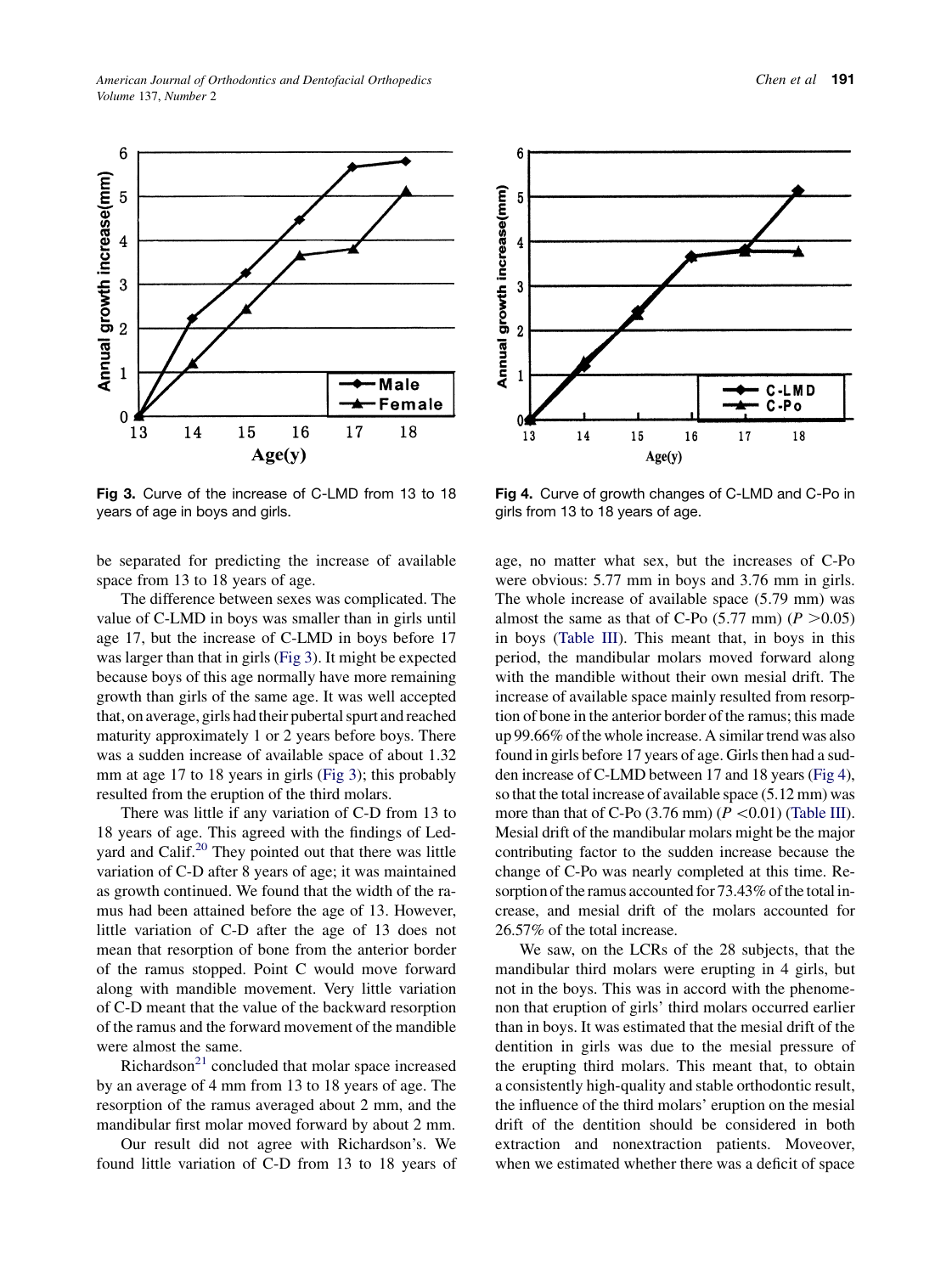<span id="page-5-0"></span>

Fig 5. Curve of resorption of the ramus (C-Po) from 13 to 18 years of age in boys and girls.

for the third molars, the extra space in response to the eruption of the third molars should be considered. The time span of this study was 13 to 18 years of age, and boys' third molars had not started to erupt. But we could predict that, when third molars erupt in boys, there also would be an increase in space.

There are significant differences between the sexes from 13 to 18 years of age, not only in the magnitude of the change of available space, but also in the mechanics of the change.

The investigation of  $Bjork<sup>22</sup>$  led to the conclusion that 3 mm of increase in the posterior dental arch occurred per year until ages 14 for girls and 16 for boys. There was a 1.5 mm increase on each side per year. This result had great clinical importance in the prediction of available space.

In this study, we found that, before eruption of the third molars, the increase of available space was mainly because of resorption of bone on the anterior border of the ramus. The completion of ramus resorption in boys lagged behind girls by about 1 year. No significant resorption was found in girls after 16 years of age and in boys after 17 years (Fig 5); this was later than the result found by Bjork.<sup>[22](#page-6-0)</sup> The average available spaces increased 1.22 mm in girls before 16 years of age and 1.45 mm in boys before 17 years per side per year. It was obvious that the sexes should be separated for predicting increased available space from 13 to 18 years of age.

#### **CONCLUSIONS**

1. From 13 to 18 years of age, significant differences of mandibular posterior available space were found between ages and sexes.

- 2. For girls before 16 years of age and boys before 17 years of age, the increased available space was contributed mainly by resorption of bone on the anterior border of the ramus. Mesial drift of the dental arch does not occur until the third molars erupt.
- 3. On average, the available space increased 1.22 mm in girls below 16 years of age and 1.45 mm in boys below 17 years per side per year.

#### **REFERENCES**

- 1. Merrifield LL, Klontz HA, Vaden JL. Differential diagnostic analysis system. Am J Orthod Dentofacial Orthop 1994;106:641-8.
- 2. Bjork A. Prediction of mandibular growth rotation. Am J Orthod 1969;55:585-99.
- 3. Ricketts RM, Turley P, Chaconas S, Schulhof RJ. Third molar enucleation: diagnosis and technique. J Calif Dent Assoc 1976;4:50-7.
- 4. Woods MG. Mandibular arch dimensional and positional positional changes in late mixed dentition Class I and II treatment. Am J Orthod Dentofacial Orthop 2002;122:180-8.
- 5. Alling CC 3rd, Catone GA. Management of impacted teeth. J Oral Maxillofac Surg 1993;51:3-6.
- 6. Buschang PH, Shulman JD. Incisor crowding in untreated persons 15-50 years of age: United States, 1988-1994. Angle Orthod 2003; 7:502-8.
- 7. Little RM. Stability and relapse of mandibular anterior alignment: University of Washington studies. Semin Orthod 1999; 5:191-204.
- 8. Harradine NW, Pearson MH, Toth B. The effect of extraction of third molars on late lower incisor crowding: a randomized controlled trial. Br J Orthod 1998;25:117-22.
- 9. Richardson ME. The role of the third molar in the cause of late lower arch crowding: a review. Am J Orthod Dentofacial Orthop 1989;95:79-83.
- 10. Vasir NS, Robinson RJ. The mandibular third molar and late crowding of the mandibular incisors—a review. Br J Orthod 1991;18:59-66.
- 11. Proffit WR, Fields HW. Contemporary orthodontics. 3rd ed. St Louis: Mosby; 2000. p. 109.
- 12. Bjork A, Jensen E, Palling M. Mandibular growth and third molar impaction. Acta Odontol Scand 1956;14:231-72.
- 13. Bock N, Pancherz H. Herbst treatment of Class II division 1 malocclusions in retrognathic and prognathic facial types. Angle Orthod 2006;76:930-41.
- 14. Olive R, Basford K. A longitudinal index study of orthodontic stability and relapse. Aust Orthod J 2003;19:47-55.
- 15. Orton-Gibbs S, Crow V, Orton HS. Eruption of third permanent molars after the extraction of second permanent molars. Part 1: assessment of third molar position and size. Am J Orthod Dentofacial Orthop 2001;119:226-38.
- 16. Ganss C, Hochban W, Kielbassa AM, Umstadt BE. Prognosis of third molar eruption. Oral Surg Oral Med Oral Pathol 1993;76: 688-93.
- 17. Sable DL, Woods MG. Growth and treatment changes distal to the mandibular first molar: a lateral cephalometric study. Angle Orthod 2004;74:367-74.
- 18. Schulhof RJ. Third molars and orthodontic diagnosis. J Clin Orthod 1976;10:272-81.
- 19. Kim TW, Artun J, Behbehani F, Artese F. Prevalence of third molar impaction in orthodontic patients treated nonextraction and